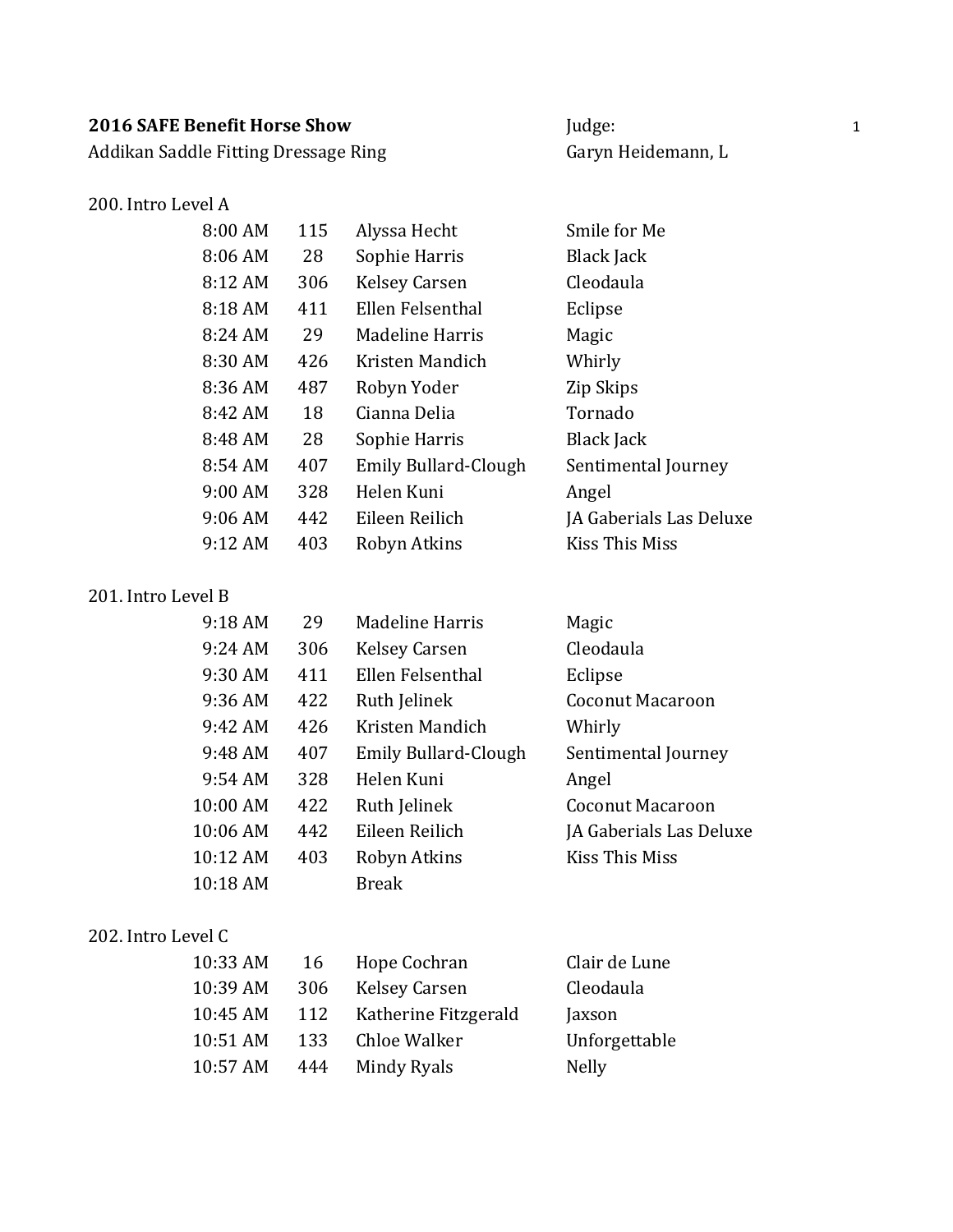| <b>2016 SAFE Benefit Horse Show</b>  | Judge:             |  |
|--------------------------------------|--------------------|--|
| Addikan Saddle Fitting Dressage Ring | Garyn Heidemann, L |  |

#### 215. USEA Eventing TOC

| 11:03 AM | 321 | Kayla Hammond          | Wes                    | <b>BNA</b> |
|----------|-----|------------------------|------------------------|------------|
| 11:09 AM | 366 | Sydney Woodfield       | Tango                  | <b>BNA</b> |
| 11:15 AM | 423 | Amanda Kelly           | The Rowdy Gentleman    | <b>BNA</b> |
| 11:21 AM | 121 | Sophia Milan           | <b>Limited Edition</b> | <b>BNA</b> |
| 11:27 AM | 301 | <b>Brittany Austin</b> | Dream Chase PF         | <b>BNA</b> |
| 11:33 AM | 321 | Kayla Hammond          | Wes                    | <b>BNA</b> |
|          |     |                        |                        |            |
| 11:40 AM |     | Lunch Break            | Drag & Water           |            |

# 205a. Training Level Test 3 A Section

| 1:00 PM | 416 | Laura Hammond           | Jackson              |
|---------|-----|-------------------------|----------------------|
| 1:07 PM | 432 | Marla Oldenburg         | Rio                  |
| 1:14 PM | 314 | Abbie Erickson          | Gemini's Silhouette  |
| 1:21 PM | 485 | Linda Watson            | In Disguise          |
| 1:28 PM | 336 | <b>Taylor Patterson</b> | Despereaux DSF       |
| 1:35 PM | 307 | Jamie Citti             | Finn                 |
| 1:42 PM | 346 | Meghan Valenti          | Knight's Silver Luna |
| 1:49 PM | 350 | Ginger Widner           | Honey                |
| 1:56 PM | 326 | Jonathon Keimig         | Journey              |
| 2:03 PM | 111 | Jalyn Dodd              | IsaBella             |
| 2:10 PM | 38  | <b>Grace Purdue</b>     | Prestone             |
| 2:17 PM | 124 | <b>Haley Reed</b>       | Rhinestone Belle     |
| 2:24 PM | 317 | <b>Megan Flowers</b>    | TA Out for Justice   |
| 2:31 PM |     | <b>Break</b>            |                      |

#### 207. First Level, Test 2

| 2:41 PM | 349 Allyson Weusten | Conceptionbydesign   |
|---------|---------------------|----------------------|
| 2:49 PM | 346 Meghan Valenti  | Knight's Silver Luna |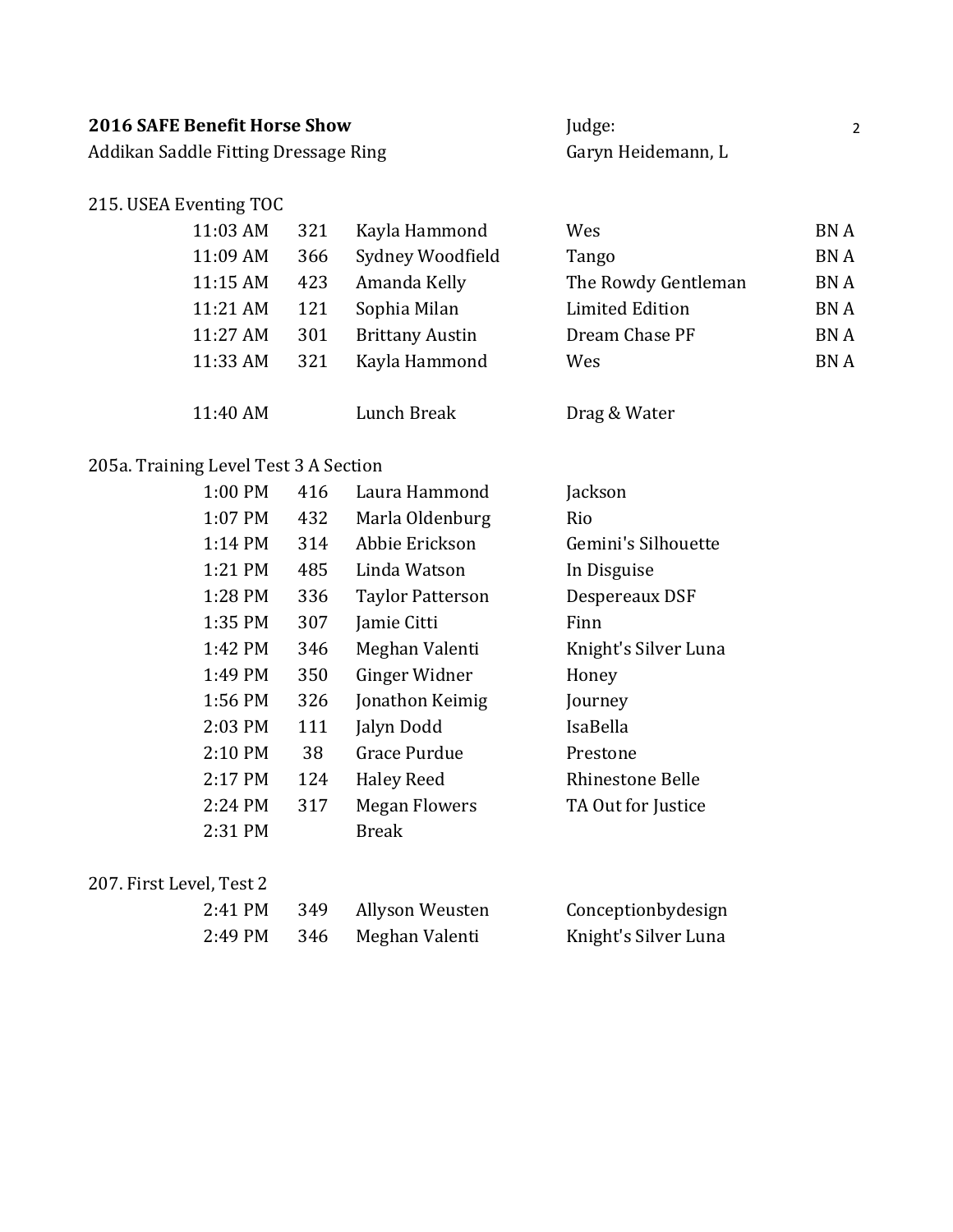Addikan Saddle Fitting Dressage Ring Garyn Heidemann, L

#### 205b. Training Level Test 3 B Section

| 2:57 PM           | 124 | <b>Haley Reed</b>    | Rhinestone Belle      |
|-------------------|-----|----------------------|-----------------------|
| 3:04 PM           | 317 | <b>Megan Flowers</b> | TA Out for Justice    |
| 3:11 PM           | 421 | Ruth Jelinek         | Jack                  |
| 3:18 PM           | 123 | <b>Grace Redd</b>    | Buckle Up Bodie       |
| 3:25 PM           | 130 | Cyarah Sell          | Roxie                 |
| 3:32 PM           | 341 | Melissa Rumple       | Yve Gotta Sycrette ++ |
| 3:39 PM           | 111 | Jalyn Dodd           | IsaBella              |
| 3:46 PM           | 425 | <b>Sherry Leake</b>  | George                |
| 3:53 PM           | 38  | Grace Purdue         | Prestone              |
| 4:00 PM           | 419 | Shannon Hiller       | Quick Eclipse Z       |
| 4:07 PM           | 343 | <b>Ashlyn Shatos</b> | Summer Chaos          |
| $4:14 \text{ PM}$ | 457 | Monica South         | Lissa                 |
| 4:21 PM           | 420 | Ruth Jelinek         | Lorenzo               |
| 4:28 PM           | 495 | Helga Roberts        | Kalendar Girl         |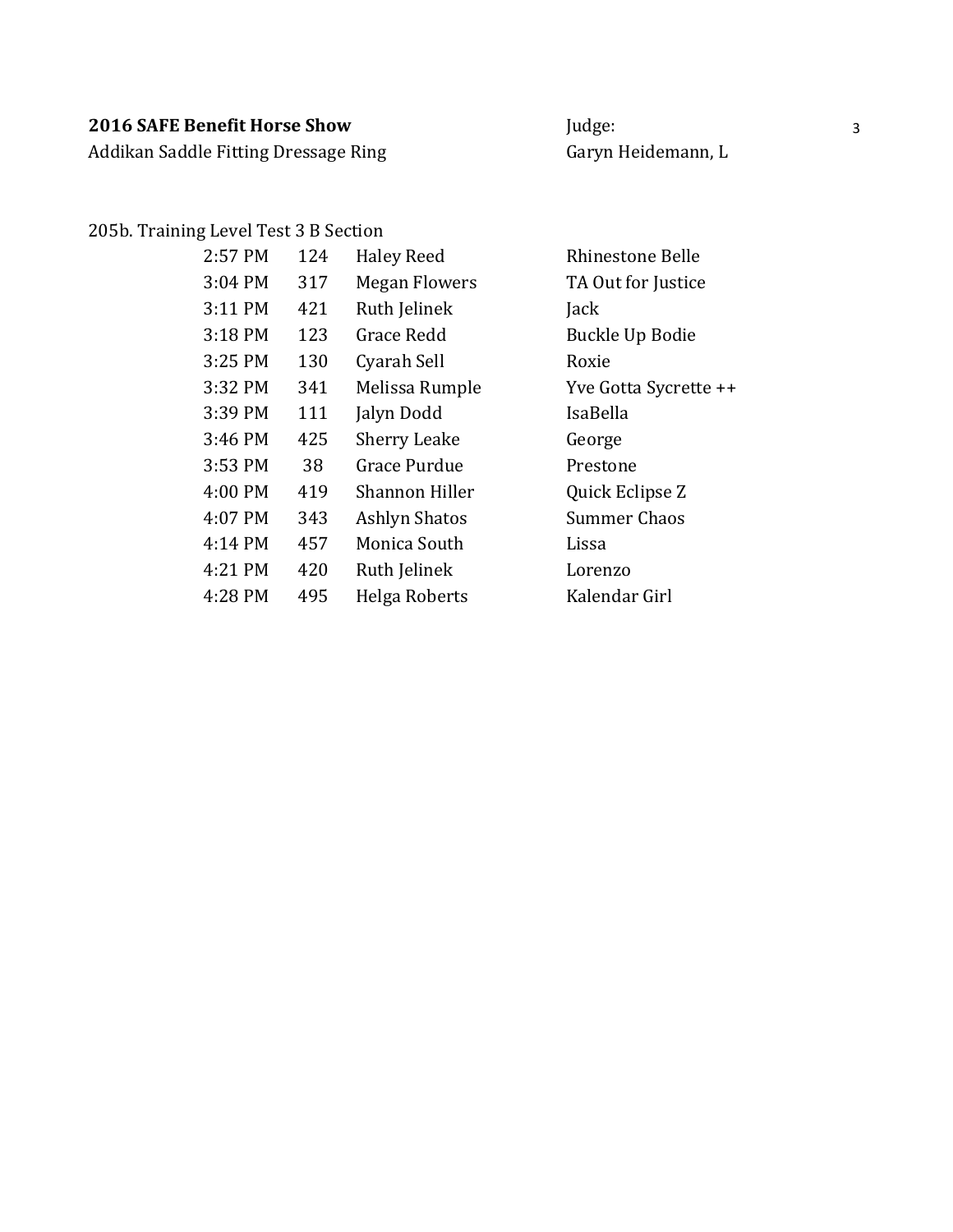Pacific Moon Dressage Ring Material Communication and Kellie Larson, L

#### 203a. Training Level Test 1 (A Section)

| 8:00 AM | 322 | Kaisa Hannibal          | Kactus Relevat  |
|---------|-----|-------------------------|-----------------|
| 8:07 AM | 440 | Michele Pulliam         | Cool Cash Clint |
| 8:14 AM | 425 | <b>Sherry Leake</b>     | George          |
| 8:21 AM | 114 | Hanna Halbur            | Finney          |
| 8:28 AM | 421 | Ruth Jelinek            | Jack            |
| 8:35 AM | 322 | Kaisa Hannibal          | Kactus Relevat  |
| 8:42 AM | 440 | Michele Pulliam         | Cool Cash Clint |
| 8:49 AM | 331 | <b>Brittanie Martin</b> | Forte           |
| 8:56 AM | 304 | <b>Shelby Boehner</b>   | Jackson         |

# 203b. Training Level Test 1 B Section

| 9:10 AM    | 16  | Hope Cochran           | Clair de Lune           |
|------------|-----|------------------------|-------------------------|
| 9:17 AM    | 130 | Cyarah Sell            | Roxie                   |
| $9:24$ AM  | 488 | Marin Younker          | Kaleb                   |
| 9:31 AM    | 124 | <b>Haley Reed</b>      | <b>Rhinestone Belle</b> |
| 9:38 AM    | 444 | Mindy Ryals            | <b>Nelly</b>            |
| 9:45 AM    | 347 | Josh Varner            |                         |
| 9:52 AM    | 423 | Amanda Kelly           | The Rowdy Gentleman     |
| $9:59$ AM  | 121 | Sophia Milan           | Limited Edition         |
| 10:06 AM   | 301 | <b>Brittany Austin</b> | Dream Chase PF          |
| 10:13 AM   | 314 | Abbie Erickson         | Gemini's Silhouette     |
| $10:20$ AM |     | <b>Break</b>           |                         |

levation levation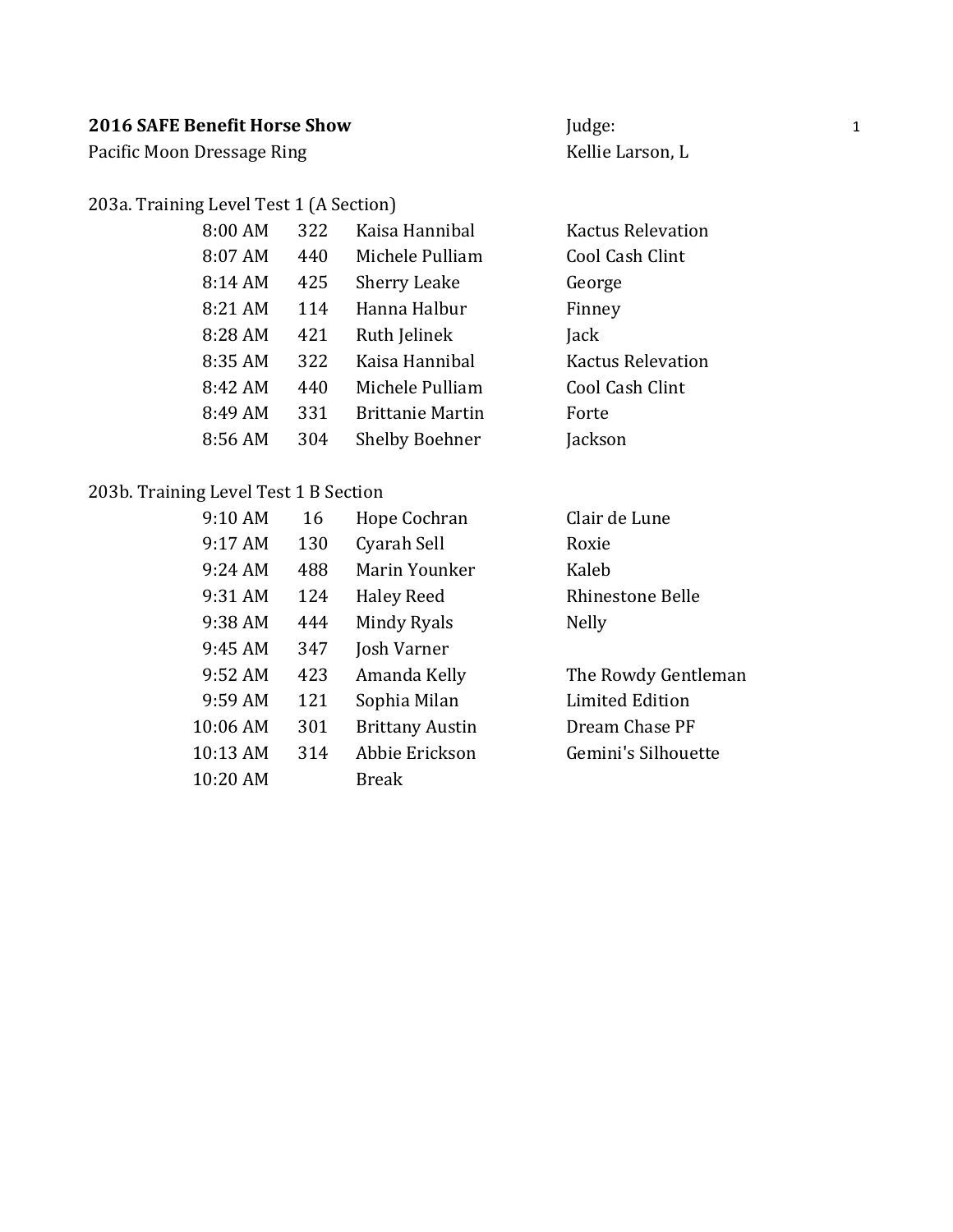Pacific Moon Dressage Ring Material Communication and Kellie Larson, L

#### 204. Training Level Test 2

| 10:35 AM           | 329 | Robin Loch            | Firebolt        |
|--------------------|-----|-----------------------|-----------------|
| 10:42 AM           | 408 | Robin Buxton          | Rhythm          |
| 10:50 AM           | 114 | Hanna Halbur          | Finney          |
| 10:57 AM           | 304 | <b>Shelby Boehner</b> | Jaxson          |
| 11:05 AM           | 408 | Robin Buxton          | Rhythm          |
| $11:12 \text{ AM}$ | 329 | Robin Loch            | Firebolt        |
| 11:20 AM           | 437 | Cheryl Potampa        | Monty           |
| 11:27 AM           | 488 | Marin Younker         | Kaleb           |
| 11:35 AM           | 444 | Mindy Ryals           | <b>Nelly</b>    |
| 11:42 AM           | 123 | Grace Redd            | Buckle Up Bodie |
| 11:50 AM           | 416 | Laura Hammond         | Jackson         |
| 11:57 AM           | 432 | Marla Oldenburg       | Rio             |
|                    |     |                       |                 |

#### 214. Pas de Deux

| 1:00 PM | 39  | Anna-Lynn Roberts      | Aladdin       |
|---------|-----|------------------------|---------------|
|         | 46  | <b>Ashley Tompkins</b> | Kalendar Girl |
| 1:10 PM | 446 | Debi Shatos            | Summer Chaos  |
|         | 437 | Cheryl Potampa         | Monty         |
| 1:20 PM | 339 | Helga Roberts          | Dylan         |
|         | 308 | Danique Conijn         | Bella         |

12:05 PM Lunch Break Drag & Water

#### 212. FEI, TOC

|  |  | 1:30 PM 441 Melonie Rainey | Joe |     |
|--|--|----------------------------|-----|-----|
|  |  |                            |     | PSG |